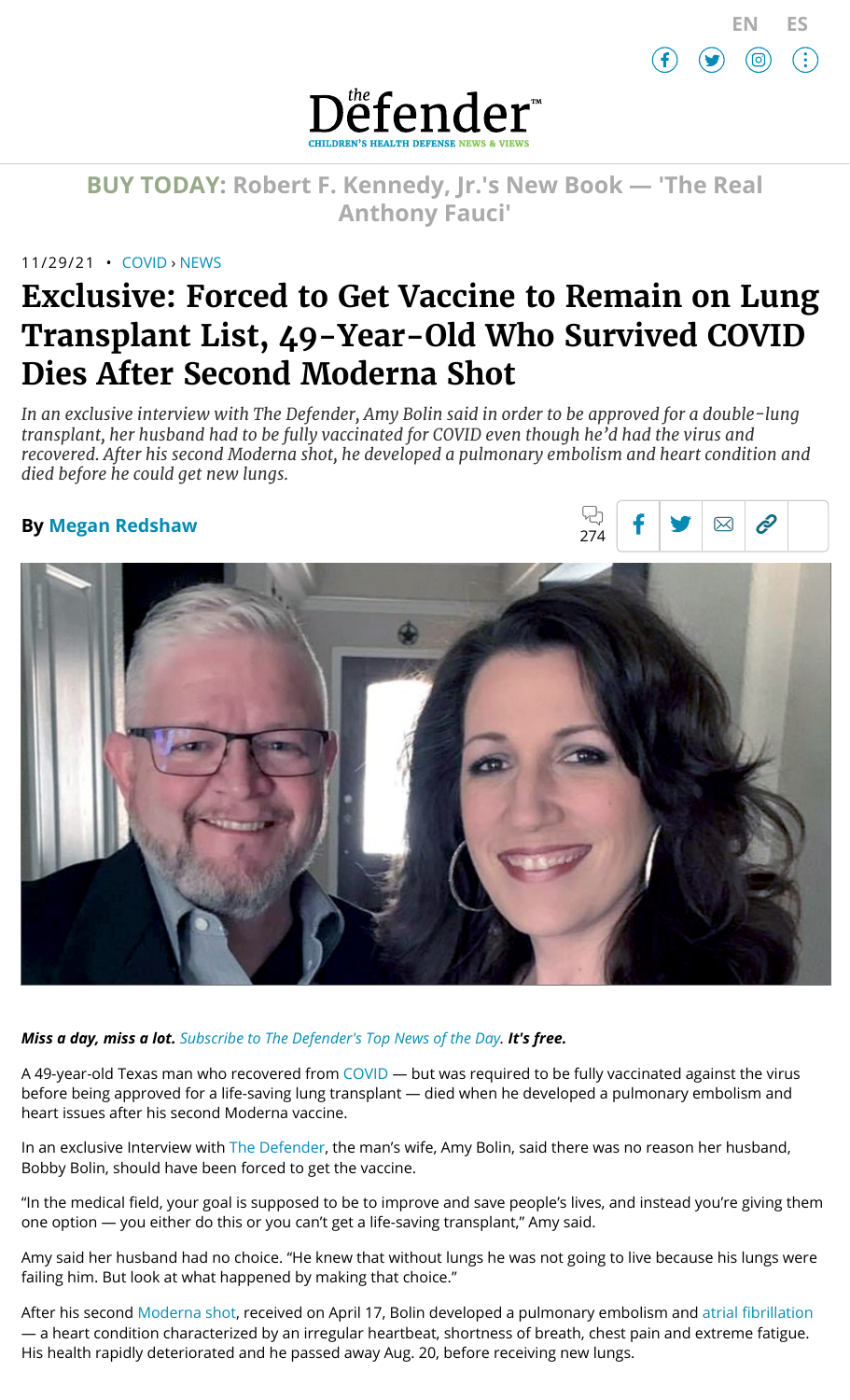Bolin had COPA [syndrome](https://rarediseases.org/rare-diseases/copa-syndrome/), a rare genetic autoimmune disorder. "The side effect from the disease was an attack on his lungs, and he was at 15% lung capacity when he was being evaluated for a double-lung transplant," Amy said.

## **BUY TODAY: Robert F. Kennedy, Jr.'s New Book — 'The [Real Anthony](https://www.amazon.com/Real-Anthony-Fauci-Democracy-Childrens/dp/1510766804) Fauci'**

Bolin started the evaluation process for new lungs in September 2020. "During that process, they discovered he had a blockage in his main artery and a couple of other arteries so he had to have a stent procedure done in September," Amy said.

The evaluation process was halted because Bolin was required to take blood thinners after the procedure.

Once Bolin was finally approved for new lungs, he was told he would have to get vaccinated against COVID in order to be an eligible candidate for the transplant, even though he had already recovered from the virus.

"Our entire family actually came down with COVID in December 2020," Amy said. "When that happened for Bobby, he was immediately given the antibody transfusion. His transplant team was certain that because of his minimal lung capacity this would be certain death for him, but he didn't really have any side effects from it. A loss of smell was all that really lingered for him."

When Amy learned her husband would be required to get the COVID vaccine, she "pushed back pretty hard with the transplant team." She said she didn't understand why the team would force a COVID vaccine on her husband without first testing his antibodies.

"It didn't make sense to me," Amy said. "He was extremely [immunocompromised. He](https://childrenshealthdefense.org/protecting-our-future/flu-shot-facts/) even struggled to take the flu shot, and we even fought the team about that because he would end up in the ICU every time it was given to him."

Amy said:

"Unfortunately, he was desperate. He was very sick. He was not feeling well. The thought of taking this vaccine or not having the opportunity to have a chance at living was not something that he was willing to gamble with, so he agreed to take it."

Bolin got his first dose of Moderna on March 20. He didn't experience any effects outside of "typical achiness and feeling a little run-down," Amy said, though he generally didn't feel well due to his symptoms, so it was hard to tell if he was experiencing an [adverse](https://childrenshealthdefense.org/defender/vaers-cdc-injuries-covid-vaccines-fda-pfizer-moderna-bosters/) event or if it was part of his condition.

Shortly after he got the second dose, Amy and her husband took a three-day trip to Jamaica.

"It was going to kind of be our last hurrah knowing we were about to face a very big life change," Amy said. "When you're on the transplant list you can't be more than an hour away from home. We felt like we needed to get away to reconnect and have some 'us' time before life got really crazy."

On the way back from Jamaica, Bolin experienced a pulmonary embolism while in flight. According to Mayo Clinic, a [pulmonary](https://www.mayoclinic.org/diseases-conditions/pulmonary-embolism/symptoms-causes/syc-20354647) embolism is a life-threatening condition where a blockage caused by [blood clots](https://childrenshealthdefense.org/defender/man-dies-moderna-vaccine-rare-blood-clotting-disorder/) occurs in the pulmonary arteries of the lungs.

"All of a sudden his sats [oxygen saturation] started dropping," Amy said. "He had a pulse oximeter on his finger, and I'm watching his oxygen levels go from 92 to 85, to 80, to 60. He dropped all the way down to the 40s, which is brain-damage level."

Amy said they were lucky because an ICU nurse on the flight and a doctor sitting right behind them sprang into action. "They were our heroes on this flight," Amy said.

The plane received permission to cruise at a lower altitude and made an emergency landing in Houston. The crew used oxygen tanks onboard to give Bolin pure oxygen.

Once the plane landed, Bolin was evaluated by EMTs. His sats were back to normal, so he decided not to go to the hospital because nearby hospitals were not familiar with his condition.

"A few days later we ended up in the hospital because I noticed his cognitive awareness had been impacted and he just wasn't himself," Amy said. During the evaluation process, they determined he had a pulmonary embolism while on the flight despite having no previous history of blood clots. They also diagnosed him with atrial fibrillation.

Amy said:

"This is a man who multiple times a year was in the hospital being observed for his lung condition and never, never ever, had they ever identified any rhythmic issues with his heart until this occurrence happens.

"And when I questioned it [the vaccine] of course it was 'Oh no, that has nothing to do with it.' And I said I can't ignore the fact that the second injection just happened and now he has developed heart issues and blood clot issues that had never been present before, so why are we ruling that out so quickly rather than looking into that being a possibility, but it fell on deaf ears."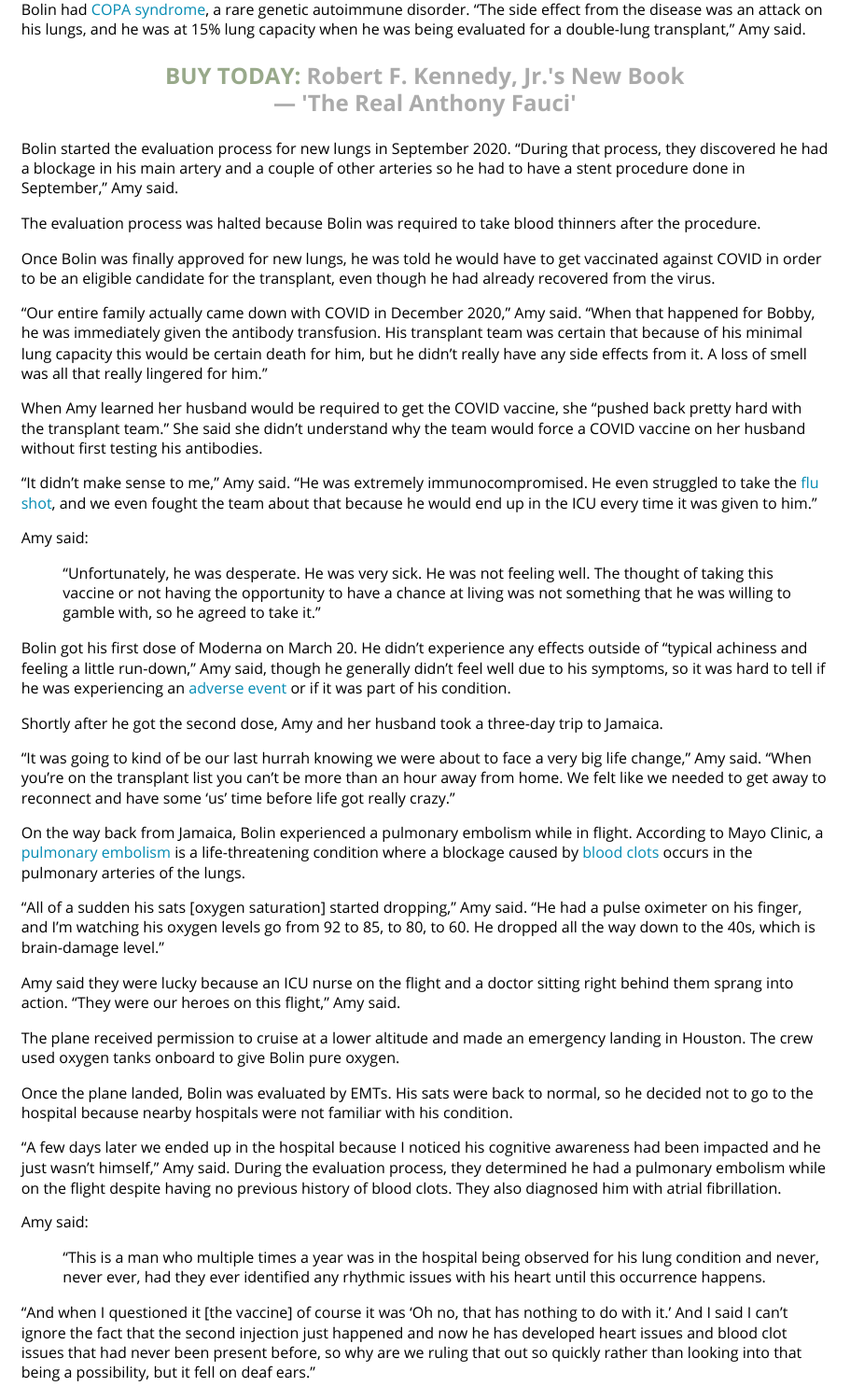His doctors never provided an explanation for why Bolin suddenly developed either condition. Amy said the risk of [myocarditis](https://childrenshealthdefense.org/defender/fda-moderna-pfizer-covid-vaccine-teens-myocarditis/) following an mRNA vaccine was never discussed with them, despite her husband having had previous heart surgery.

Amy said her husband was in the hospital for 22 days.

"They put him on blood thinners and medication for his heart condition. When he passed away he was on 31 prescription medications, so we were just throwing medicine at him trying to figure it out and it just never got resolved," Amy said.

Bolin had "several visits to the hospital between May and August, twice by ambulance because he got into a place where the AFib felt out of control," Amy said. "When you have limited lung capacity and you feel like you can't catch your breath and breathe, it just becomes a vicious circle of stress and anxiety, and again they could not figure out how to get this AFib under control."

Amy said she doesn't know what timeline her husband had with his organs, but she saw a complete change in him over four months' time. "It was unfair, it was unjust and it was inhumane that he was going to sleep at night thinking — 'what do I do here?'"

"People have the right to take the shot if that is what they think is best for them," Amy said. "I never felt like this was best for him … ever ever ever. And to be told again that you can either do this or not be eligible for transplant left him in a space of complete desperation — and he did it out of complete desperation."

Amy told The Defender:

"For anyone who has an immunocompromised person in their lives, our lives did not change when COVID came about. We already lived a COVID lifestyle. We didn't touch door handles, we didn't go out with people who were ill, we already as a family … take those necessary steps to protect ourselves.

"So the idea and the guilt that is being driven by all of this that we have to protect everyone else. These are people who already know how to protect themselves as best they can from things. My husband's illness was his lungs and you can't not breathe."

Amy said she requested her own autopsy because she needed answers.

"It just sickens me, it really does," Amy said. "His legacy is really important to me and I don't want to see another wife and family face the same things we've faced these last few months."

# **Urgent Call to Action: Tell OMB You Oppose Mandatory Vaccines for [Federal Contractors](https://childrenshealthdefense.org/defender/action-omb-oppose-mandatory-vaccines-federal-contractors/)**

## **COVID vaccines are ineffective in immunocompromised people**

As The [Defender](https://childrenshealthdefense.org/defender/covid-vaccine-spike-protein-travels-from-injection-site-organ-damage/) reported Oct. 29, the Centers for Disease Control [and Prevention](https://www.cdc.gov/vaccines/covid-19/clinical-considerations/covid-19-vaccines-us.html) updated its guidance recommending immunocompromised adults receive a fourth [booster](https://childrenshealthdefense.org/defender/cdc-immunocompromised-fourth-covid-vaccine-booster/) dose of the Pfizer-BioNTech or Moderna COVID vaccine six months after receiving their third dose — as research shows people with compromised immune systems don't mount an adequate immune response following vaccination.

The purpose of the [third dose](https://www.nbcnews.com/health/health-news/immunocompromised-people-can-receive-4th-covid-shot-cdc-says-rcna3933) was to raise their immunity levels to what's seen in people with normal immune systems after two doses.

The goal of the fourth dose is to "combat waning immunity." It would serve the same purpose as a booster dose given to people without immune deficiencies six months after they were initially vaccinated.

Some experts are concerned about the effects of giving a fourth vaccine dose to the immunocompromised population — a practice that has not been studied for safety or efficacy, or signed off on by the U.S. Food and Drug Administration or CDC's vaccine safety advisors.

"Dosing of COVID-19 vaccines is worrisome for accumulation of spike [protein](https://childrenshealthdefense.org/defender/covid-vaccine-spike-protein-travels-from-injection-site-organ-damage/) in the human body," said Dr. Peter McCullough, a consultant [and cardiologist.](https://childrenshealthdefense.org/defender/cdc-immunocompromised-fourth-covid-vaccine-booster/)

"With each injection, there is an uncontrolled production of the SARS-CoV-2 pathogenic spike protein which goes on for weeks or months," McCullough said. "Recent evidence in the SARS-CoV-2 respiratory infection has found that the S1 segment of the spike protein is recoverable in human monocytes over a year after the illness."

McCullough said the spike protein will progressively accumulate in the brain, heart and other vital organs exceeding the rate of clearance with each dose — and is well known to cause diseases, such as myocarditis, [neurologic damage](https://childrenshealthdefense.org/defender/sarah-green-16-year-old-neurological-symptoms-pfizer-vaccine/) and blood clotting.

# **Subscribe to The Defender - It's Free!**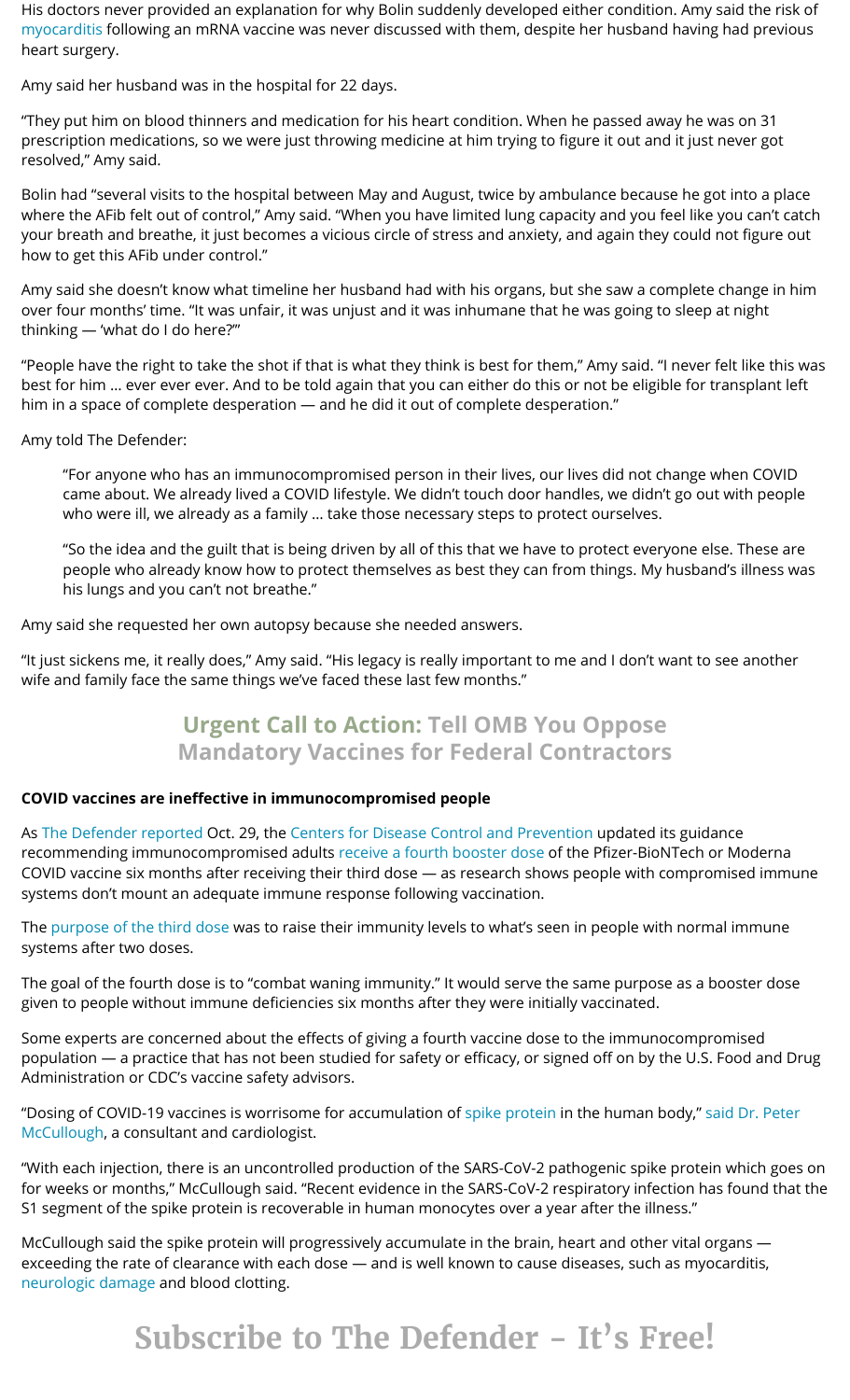First Name.. **Last Name.. Last Name..** 

Email..

**SIGN UP**

## **SUGGEST A [CORRECTION](https://childrenshealthdefense.org/suggest-a-correction/)**



### **Megan [Redshaw](https://childrenshealthdefense.org/authors/megan-redshaw/)**

Megan Redshaw is a freelance reporter for The Defender. She has a background in political science, a law degree and extensive training in natural health.

[Sign](https://childrenshealthdefense.org/about-us/sign-up/) up for free news and updates from Robert F. Kennedy, Jr. and the Children's Health Defense. CHD is planning many strategies, including legal, in an effort to defend the health of our children and obtain justice for those already injured. Your [support](https://childrenshealthdefense.org/about-us/donate/) is essential to CHD's successful mission.

## [Republishing](https://childrenshealthdefense.org/uncategorized/re-publishing-guidelines/) Guidelines

# <span id="page-3-0"></span> $\mathbb{Q}$ **274 Comments** [Children's Health Defense](https://disqus.com/home/forums/childrenshealthdefense/)  $\mathbf{\hat{\mathbf{e}}}$  [Privacy Policy](https://help.disqus.com/customer/portal/articles/466259-privacy-policy) **1** Login  $\mathbf{\hat{\mathbf{e}}}$ **t** Tweet **f** Share **Sort by Best**  $\sim$ **LOG IN WITH OR SIGN UP WITH DISQUS ?** Name Join the discussion… **Children's Health Defense Comment Policy** We welcome relevant and respectful comments. Off-topic comments may be removed. Please read our [Comment Policy](https://childrenshealthdefense.org/the-defenders-comment-policy/) before commenting. **Favorite 15**

#### **[Kim from Brooklyn](https://disqus.com/by/kimsojak/)** • [11 days ago](https://childrenshealthdefense.org/defender/bobby-amy-bolin-lung-transplant-dies-moderna-covid-vaccine/#comment-5626648260)

 $161 \wedge | \vee \cdot \text{Reply} \cdot \text{Share} \rangle$ It's beyond words. I can't even find one word to describe the murderous, criminal, inhumane, actions that is going on. There is no limit to the amount of suffering they are going to inflict on each and every one of us in order for them to get what they want. Innocent people are being killed. This is war.

[Cathy](https://disqus.com/by/disqus_5oxI634a1U/) → Kim from Brooklyn • [11 days ago](https://childrenshealthdefense.org/defender/bobby-amy-bolin-lung-transplant-dies-moderna-covid-vaccine/#comment-5626702438)  $75 \wedge | \vee \cdot \text{Reply} \cdot \text{Share} \rangle$ I feel the same way. There is no single word capable of describing the atrocities.

> **[MsJuliepearson](https://disqus.com/by/msjuliepearson/) →** Cathy • [11 days ago](https://childrenshealthdefense.org/defender/bobby-amy-bolin-lung-transplant-dies-moderna-covid-vaccine/#comment-5626805303)  $93 \wedge | \vee \cdot \text{Reply} \cdot \text{Share} \rangle$ It's called MURDER !!

> > **[Evilerich3](https://disqus.com/by/evilerich3/) →** [MsJuliepearson](https://childrenshealthdefense.org/defender/bobby-amy-bolin-lung-transplant-dies-moderna-covid-vaccine/#comment-5626805303) • [11 days ago](https://childrenshealthdefense.org/defender/bobby-amy-bolin-lung-transplant-dies-moderna-covid-vaccine/#comment-5626862310)

Yet not a single person doing anything about it. Nothing. Nada. I honestly can't believe we have become sheep. Maybe less than sheep. I don't think a sheep would drink poisonous water, or rotten contaminated food. We just sit back like lemmings and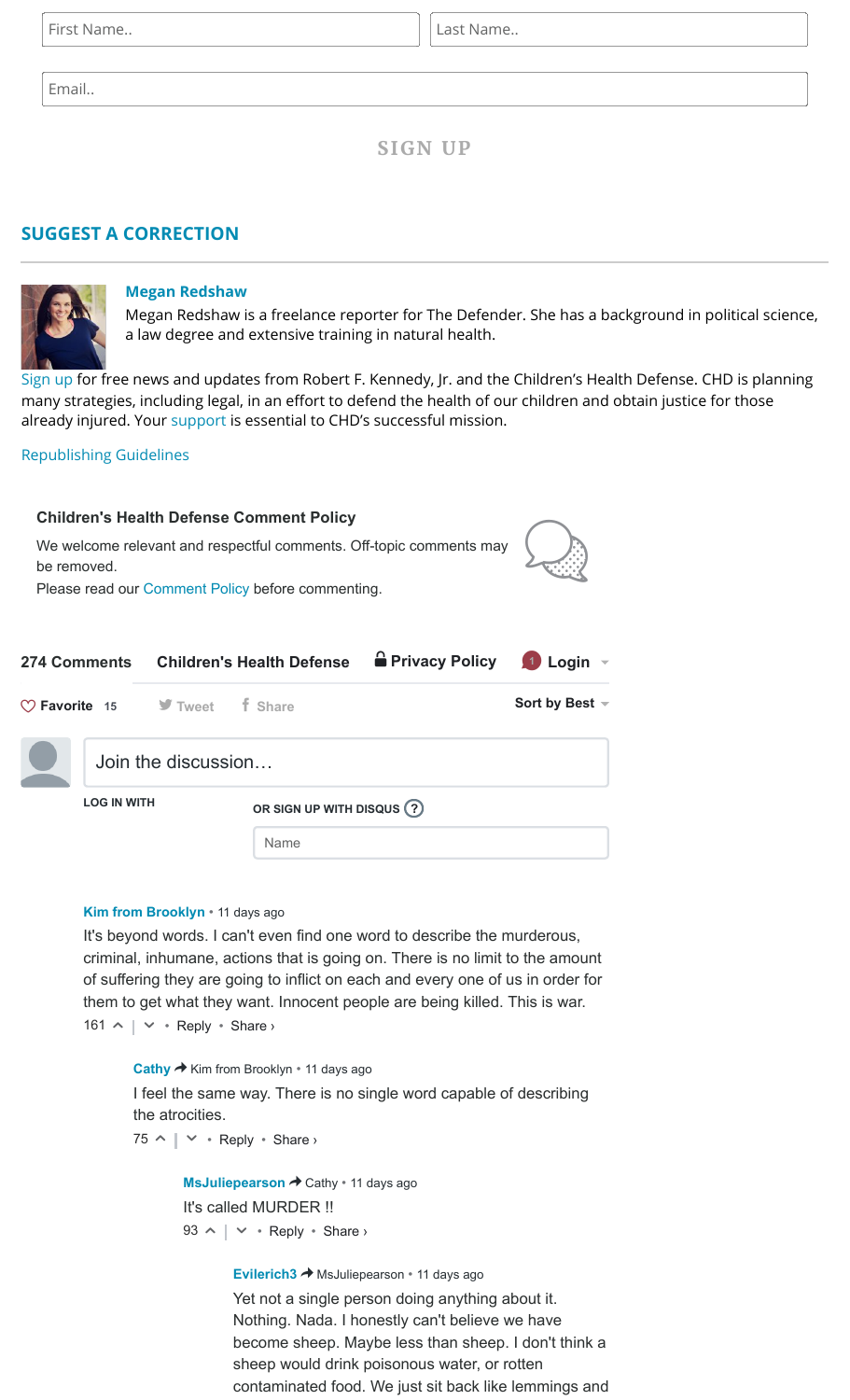$36 \wedge \vert \vee 3 \cdot \text{Reply} \cdot \text{Share} \rangle$ let these satanic scum continue to destroy everything. Oh well. I guess we had a good run, right?

#### **[Dick Turpin](https://disqus.com/by/disqus_Q8qz43JPhC/) →** Evilerich3 • [10 days ago](https://childrenshealthdefense.org/defender/bobby-amy-bolin-lung-transplant-dies-moderna-covid-vaccine/#comment-5627446650)

Well, I think high profile people like Robert Kennedy are doing something about it by shouting as loud as they can. The whole world structure is against them and us. But he and others are reaching more and more people every hour that passes.

That gives us some hope.

 $36 \wedge \vert \vee \cdot$  Reply  $\cdot$  Share  $\vee$ 

#### [Linden Sheffield](https://disqus.com/by/lindensheffield/) → Evilerich3 • [10 days ago](https://childrenshealthdefense.org/defender/bobby-amy-bolin-lung-transplant-dies-moderna-covid-vaccine/#comment-5627175851)

 $14 \wedge | \vee \cdot \text{Reply} \cdot \text{Share} \rangle$ I agree with you. But I'd like to ask, what do YOU suggest we all should do?

**[BobCat](https://disqus.com/by/discuss60/) →** Linden Sheffield • [10 days ago](https://childrenshealthdefense.org/defender/bobby-amy-bolin-lung-transplant-dies-moderna-covid-vaccine/#comment-5627261394) • edited

Do not comply..start suing these people who are violating our right to choose.

 $31 \wedge \vert \vee \cdot$  Reply  $\cdot$  Share  $\vee$ 

#### **[exit 13](https://disqus.com/by/miked4421/) →** Linden Sheffield • [10 days ago](https://childrenshealthdefense.org/defender/bobby-amy-bolin-lung-transplant-dies-moderna-covid-vaccine/#comment-5627878009)

Stop buying from corporations! Get rid of facebook, twitter and instagram.

Boycott Amazon and Wal-mart. Only use cash, take off your masks, Say no to all their unconstitutional mandates. Try to wake up friends and family. Grow your own food when you can.Support local companies, Avoid big banks...switch to a local credit union

These are things everyone could do right now....it's a start

 $20 \wedge | \vee \cdot \text{Reply} \cdot \text{Share} \rangle$ 

#### **[SuziAlkamyst](https://disqus.com/by/SuziAlkamyst/) →** Linden Sheffield • [10 days ago](https://childrenshealthdefense.org/defender/bobby-amy-bolin-lung-transplant-dies-moderna-covid-vaccine/#comment-5627343540)

SAY NO! NO! NO! to what you know in your heart is wrong. Stand by your convictions. Do what you feel able to do within your field. If those of us who feel the way you and I feel do that ....well....WE are MANY they are few.

 $17 \wedge | \vee \cdot \text{Reply} \cdot \text{Share} \rangle$ 

#### **[Beatrice](https://disqus.com/by/disqus_Ybo7LggX2x/) →** SuziAlkamyst • [10 days ago](https://childrenshealthdefense.org/defender/bobby-amy-bolin-lung-transplant-dies-moderna-covid-vaccine/#comment-5627942591)

Suzi, the more people that publicly gather like the Italian March of the Vaccine Dead, the more will listen and follow. WE have the power to interrupt and stop this tech-medical tyranny but we've got to be willing to show our faces in public. I recommend wearing a mask to hide identity. I don't do social media but if you do or you know others who do. we need to organize in our districts across the country with the March of the Vaccine Dead. If Italy can do it, certainly we can.

Now, for a little woowooness....I believe that the vaccines are going to make people extremely violent, unstable, and impulsive in a bad way- homicidal and suicidal. I'm seeing craziness everywhere I go nowstores, roads, post office. People are not behaving like they have any self control.

```
11 \land \mid \lor \cdot Reply \cdot Share >
```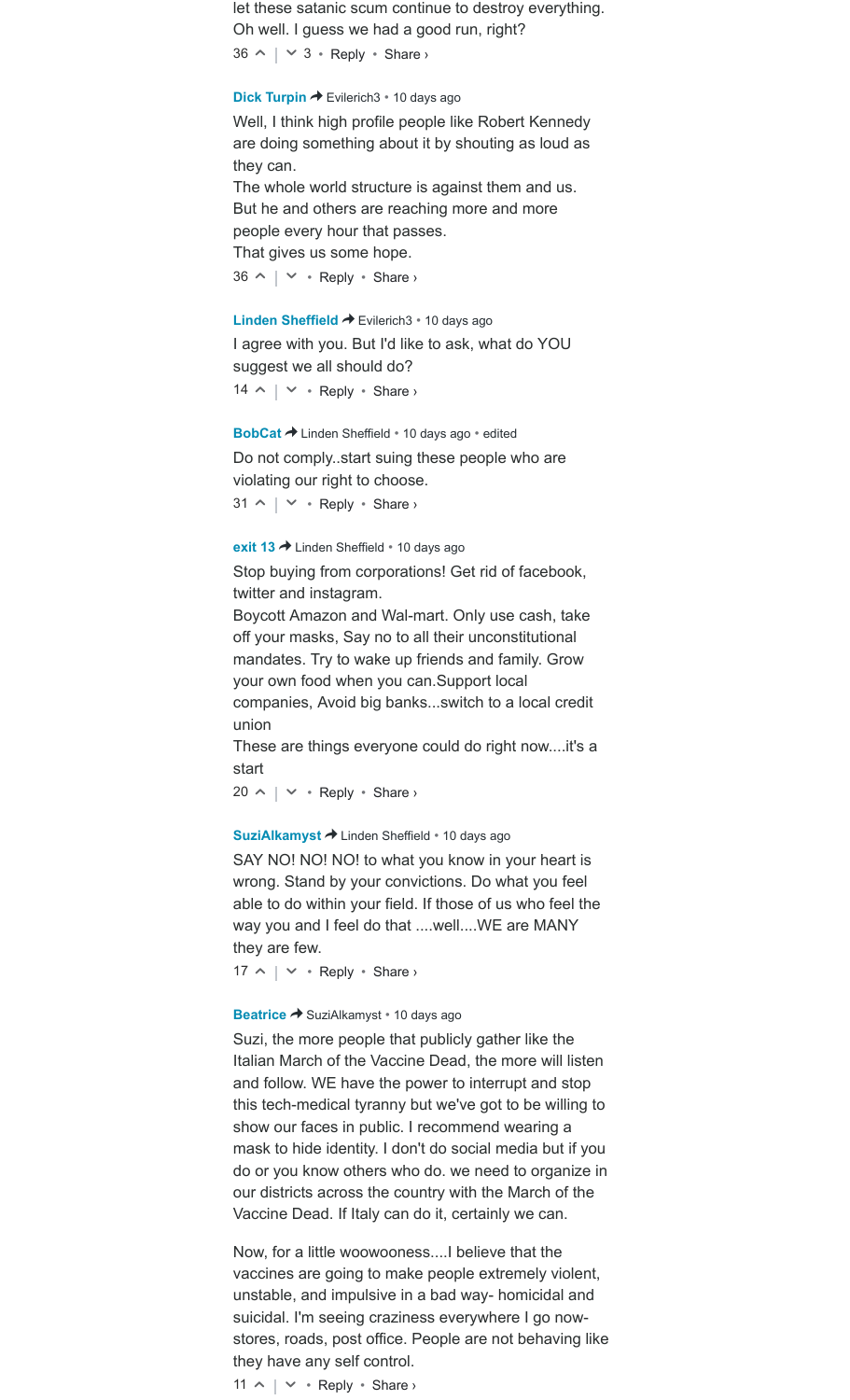#### **[DBoomerman](https://disqus.com/by/dboomerman/) →** Beatrice • [9 days ago](https://childrenshealthdefense.org/defender/bobby-amy-bolin-lung-transplant-dies-moderna-covid-vaccine/#comment-5628329182)

there is no political solution. They are threatening our lives...defend yourself.

 $8 \wedge \vert \vee \cdot$  Reply  $\cdot$  Share  $\vee$ 

#### **[maggie](https://disqus.com/by/disqus_HVJSQT14ul/) →** Beatrice • [5 days ago](https://childrenshealthdefense.org/defender/bobby-amy-bolin-lung-transplant-dies-moderna-covid-vaccine/#comment-5634691817)

 $6 \wedge \vert \vee \cdot$  Reply  $\cdot$  Share  $\vee$ Just wait til 5G is totally turned on, then we will be really living in a zombie movie, our only hope is Jesus. The Bible predicted all of us, and all prophesied our only hope is in Him.

**[Eva Dolmat](https://disqus.com/by/lilhoneybear/) →** maggie • [4 days ago](https://childrenshealthdefense.org/defender/bobby-amy-bolin-lung-transplant-dies-moderna-covid-vaccine/#comment-5635140515)  $1 \wedge \vert \vee \cdot$  Reply  $\cdot$  Share  $\vee$ **AMEN!!!!!!!!** 

#### **[Lauren](https://disqus.com/by/disqus_nU9fVsmHx7/) →** maggie • [5 days ago](https://childrenshealthdefense.org/defender/bobby-amy-bolin-lung-transplant-dies-moderna-covid-vaccine/#comment-5634730762)

exactly; pple dont realize the jabb is full of grap hene oxi de; worlds best electrical conductor; able to b remotely activated by five gee pulse; once it does; it forms lg clots in its host, with the fatal results...itsacull...

 $1 \wedge \vert \vee \cdot$  Reply  $\cdot$  Share  $\vee$ 

**[Under Siege](https://disqus.com/by/teab4coolaid/) →** Linden Sheffield • [10 days ago](https://childrenshealthdefense.org/defender/bobby-amy-bolin-lung-transplant-dies-moderna-covid-vaccine/#comment-5627579887)

stop taking their demands. resist. speak out. FIGHT BACK.

 $13 \wedge | \vee \cdot \text{Reply} \cdot \text{Share} \rangle$ 

**[DBoomerman](https://disqus.com/by/dboomerman/) →** Under Siege • [9 days ago](https://childrenshealthdefense.org/defender/bobby-amy-bolin-lung-transplant-dies-moderna-covid-vaccine/#comment-5628329520)  $4 \wedge | \vee \cdot \text{Reply} \cdot \text{Share} \rangle$ become ungovernable

#### **[trade0714](https://disqus.com/by/trade0714/) →** Linden Sheffield • [10 days ago](https://childrenshealthdefense.org/defender/bobby-amy-bolin-lung-transplant-dies-moderna-covid-vaccine/#comment-5627482218)

Well, as for me, I'm joining my local state chapter of Children's Health Defense and will be proposing a campaign to get to every politician in my state, from small town councilman to U.S. senator and governor. These people need to know that history always reveals the truth, and history will show which side of history they were on ... the side that fought injustice, or the side that saw it, but did nothing. Why politicians? Because they are the only ones that can create LAWS. They have the power to DO SOMETHING, or just sit on their a\*s. Fauci ignores well-meaning doctors because he knows that they ultimately answer to him, not the other way around. What's my source of info? RFK's book of course, Expertly researched and written, with 2,194 citations. Get out there and join your local state chapter of CHD.

11  $\land \mid \lor \cdot$  Reply  $\cdot$  Share >

#### **[Peter Siegfried Krug](https://disqus.com/by/disqus_tTHIEenRqb/) → [Linden Sheffield](https://childrenshealthdefense.org/defender/bobby-amy-bolin-lung-transplant-dies-moderna-covid-vaccine/#comment-5627175851)** • [8 days ago](https://childrenshealthdefense.org/defender/bobby-amy-bolin-lung-transplant-dies-moderna-covid-vaccine/#comment-5630909038) • edited

Find out more in alternative networks in order to keep the risk of a possible vaccination complication and unexpected vaccination side effects in the back of your mind. It is cruel when people are forced to vaccinate, but it is much worse when people die after forced vaccination. Personally, I have decided for myself that I will never take the mRNA genes against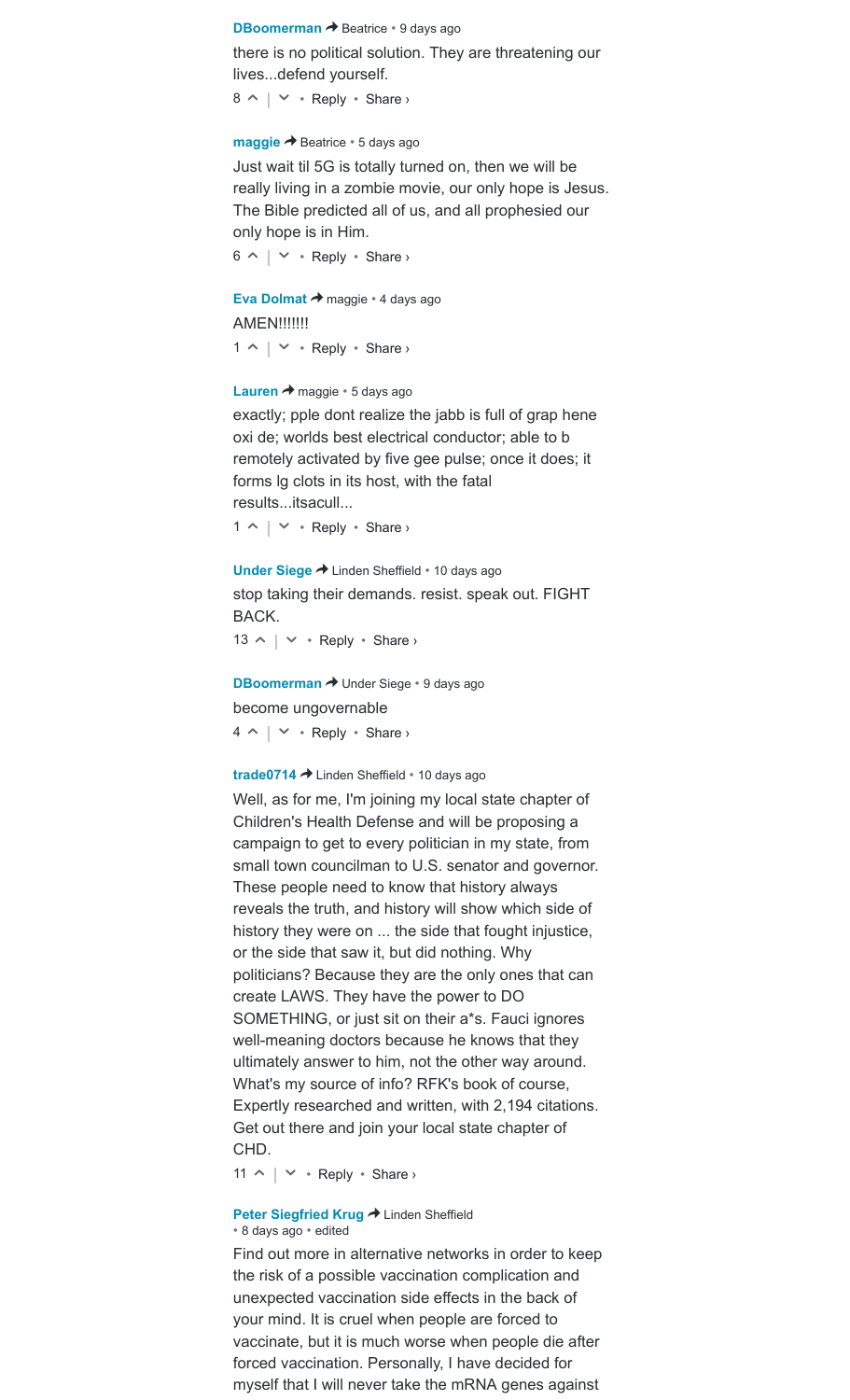$4 \wedge |\vee \cdot \text{Reply} \cdot \text{Share} \rangle$ COVID. This is my free choice.

**[DBoomerman](https://disqus.com/by/dboomerman/) →** Linden Sheffield • [9 days ago](https://childrenshealthdefense.org/defender/bobby-amy-bolin-lung-transplant-dies-moderna-covid-vaccine/#comment-5628328442)  $4 \wedge |\vee \cdot \text{Reply} \cdot \text{Share} \rangle$ How do BLM and Antifa get their way? nuff said.

**[Skeptic](https://disqus.com/by/nos23/) →** Linden Sheffield • [10 days ago](https://childrenshealthdefense.org/defender/bobby-amy-bolin-lung-transplant-dies-moderna-covid-vaccine/#comment-5628163531)  $3 \wedge \vert \vee \cdot$  Reply  $\cdot$  Share  $\vee$ Revolution. THey can't stop everyone.

#### [Celticlight](https://disqus.com/by/Celticlight/) → Evilerich3 • [10 days ago](https://childrenshealthdefense.org/defender/bobby-amy-bolin-lung-transplant-dies-moderna-covid-vaccine/#comment-5627711539)

 $13 \wedge \vert \vee \cdot$  Reply  $\cdot$  Share > '"Yet not a single person doing anything about it." Why do you say that ? There are a lot of experts speaking out and paying a heavy price. What else are they supposed to do?

**[DBoomerman](https://disqus.com/by/dboomerman/) →** Evilerich3 • [9 days ago](https://childrenshealthdefense.org/defender/bobby-amy-bolin-lung-transplant-dies-moderna-covid-vaccine/#comment-5628327973)

speak for yourself. Just because you don't have a spine doesn't mean the rest of us share your handicap.

 $2 \wedge | \vee \cdot \text{Reply} \cdot \text{Share} \rangle$ 

#### **[Jemma](https://disqus.com/by/Jemma11/) →** Evilerich3 • [2 days ago](https://childrenshealthdefense.org/defender/bobby-amy-bolin-lung-transplant-dies-moderna-covid-vaccine/#comment-5638430607)

*Unfortunately, the ways to end this must follow a certain protocol - or be subject to Marshall law, or worse. They are counting on the ignorant to reach their goal post. They can't stop now, they've gone to far - so they hang onto hope they will beat us. They know their crimes are atrocious, the penalties will be 'certain death' to life as they know it.*

*I for one, will NEVER stop going after every single one of them until they are ALL held accountable. My family is victim, our children are victims - our precious elderly's last days marked in fear, and many have died alone. This is all UNACCEPTABLE. WHEN they are brought to justice 'heads will roll'.*

## **KEEP FIGHTING BACK** ! **Do NOT Give Up** *Godspeed...*

 $\wedge$  |  $\vee$  • Reply • Share ›

**[Eva Dolmat](https://disqus.com/by/lilhoneybear/) →** Evilerich3 • [4 days ago](https://childrenshealthdefense.org/defender/bobby-amy-bolin-lung-transplant-dies-moderna-covid-vaccine/#comment-5635139213)  $\wedge$  |  $\vee$  • Reply • Share › cause lots of people are blind they do not want to hear the truth. They listen to the fake news

**[ME MCC](https://disqus.com/by/maryelizabethmcclellan/) →** MsJuliepearson • [11 days ago](https://childrenshealthdefense.org/defender/bobby-amy-bolin-lung-transplant-dies-moderna-covid-vaccine/#comment-5626895892)  $2 \wedge | \vee \cdot \text{Reply} \cdot \text{Share} \rangle$ That was my one word.

[CL Jones](https://disqus.com/by/disqus_zG9d839jqF/) → Cathy • [11 days ago](https://childrenshealthdefense.org/defender/bobby-amy-bolin-lung-transplant-dies-moderna-covid-vaccine/#comment-5626963202) 19  $\land \mid \lor \cdot$  Reply  $\cdot$  Share > How about pure EVIL and DEMONIC?

### **[OGuillory](https://disqus.com/by/OGuillory/) → [Cathy](https://childrenshealthdefense.org/defender/bobby-amy-bolin-lung-transplant-dies-moderna-covid-vaccine/#comment-5626702438)** • [11 days ago](https://childrenshealthdefense.org/defender/bobby-amy-bolin-lung-transplant-dies-moderna-covid-vaccine/#comment-5626922944)

...It is The Diversity Genocide....which they have told us about for decades. Why are people shocked? Did you think sociopathy and psychopathy were being eliminated rather than exploited? I'm 61....and never in my lifetime has the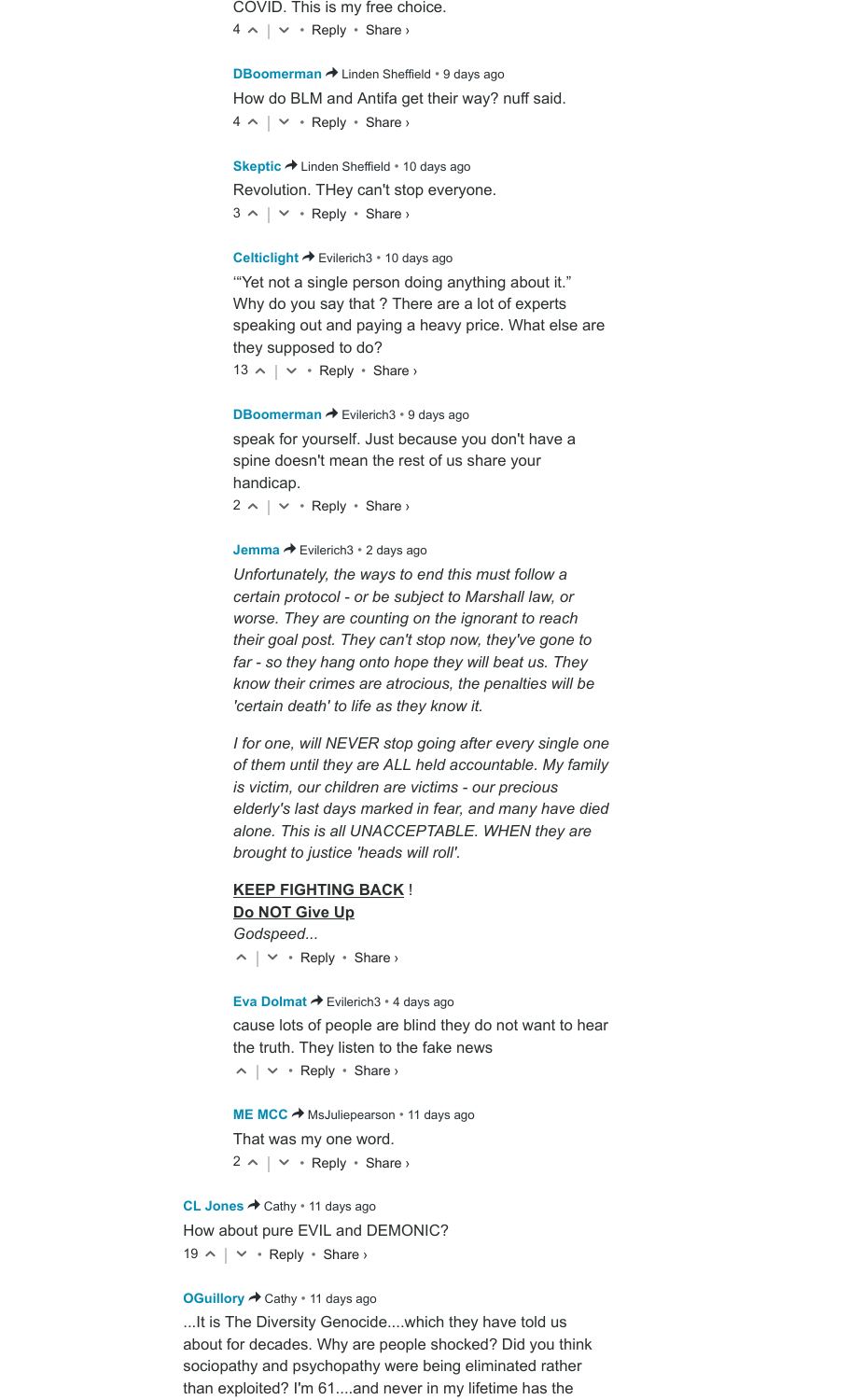exploitation, manipulation and abuse of humanity ever waned. Why would you think it would? It is crazy-on-crazy now...good luck with that.

 $15 \wedge \vert \vee \cdot$  Reply  $\cdot$  Share >

**[Lauren](https://disqus.com/by/disqus_nU9fVsmHx7/) →** OGuillory • [5 days ago](https://childrenshealthdefense.org/defender/bobby-amy-bolin-lung-transplant-dies-moderna-covid-vaccine/#comment-5634732103)  $\wedge$  |  $\vee$  • Reply • Share › exactly right; the g.o. in the jabb is highly electrically conducive...via five gee; but few recognize this...

[Kirk](https://disqus.com/by/disqus_DzqyJnjIIt/) → Kim from Brooklyn • [11 days ago](https://childrenshealthdefense.org/defender/bobby-amy-bolin-lung-transplant-dies-moderna-covid-vaccine/#comment-5626824757) • edited

The same callousness towards human life is typical in communist countries/dictatorships.

 $52 \wedge | \vee \cdot \text{Reply} \cdot \text{Share} \rangle$ 

**[BajaSunrise](https://disqus.com/by/barbara_spencer/) → Kirk • [11 days ago](https://childrenshealthdefense.org/defender/bobby-amy-bolin-lung-transplant-dies-moderna-covid-vaccine/#comment-5626856084) • edited** 

 $2 \wedge | \vee \cdot \text{Reply} \cdot \text{Share} \rangle$ **Sociopaths** and psychopaths are largely devoid of empathy and the faculty of conscience, otherwise to behave as they do would be unthinkable.

[Cady Wompus](https://disqus.com/by/disqus_JJm2yKIfMU/) → Kirk • [10 days ago](https://childrenshealthdefense.org/defender/bobby-amy-bolin-lung-transplant-dies-moderna-covid-vaccine/#comment-5627872872)

Don't forget it's typical of grifters too. Look up "Herman Cain Awards".

 $\wedge$  |  $\vee$  • Reply • Share ›

#### **[Melanie](https://disqus.com/by/disqus_3x90bEI6wI/) →** Kirk • [10 days ago](https://childrenshealthdefense.org/defender/bobby-amy-bolin-lung-transplant-dies-moderna-covid-vaccine/#comment-5628009141)

no country in the world would give a healthy lung to a person who wouldn't get vaccinated to protect them. They'd rather give it to a young person with cystic fybrosis, etc. It's the same principle as not giving a kidney or liver to an alcoholic.

America has privatised medicine. There is no conspiracy here. But i can see from the comments that y'all are radicalised.

 $\sim$  |  $\sim$  14 • Reply • Share ›

**[Jean A.](https://disqus.com/by/disqus_JGFgAmwg23/) →** Melanie • [10 days ago](https://childrenshealthdefense.org/defender/bobby-amy-bolin-lung-transplant-dies-moderna-covid-vaccine/#comment-5628272268)

He'd already had covid, his natural immunity was vastly superior to the inoculation's tempory protection. And did they use to coerce lung patients into getting the flu shot or say they didn't qualify? It is about the shot, the gubmint wants everyone to have a shot that kills people. VAERS has 18K vaccine deaths reported, CMS has 48K just for Medicare/Medicaid patients. How many people have to die before we stop using this shot on Americans? They stopped the swine flu vaxx after 26 people died. Also, what is your theory on why Joe won't force illegal aliens to take the death shot, even though he is flying them all over the country?

 $9 \wedge | \vee \cdot$  Reply  $\cdot$  Share  $\vee$ 

#### **[Peggy Nieto](https://disqus.com/by/peggynieto/) → [Melanie](https://childrenshealthdefense.org/defender/bobby-amy-bolin-lung-transplant-dies-moderna-covid-vaccine/#comment-5628009141) • [10 days ago](https://childrenshealthdefense.org/defender/bobby-amy-bolin-lung-transplant-dies-moderna-covid-vaccine/#comment-5628141023)**

Melanie, I'm not sure why you are even on this page if you are so pro covid jab. And you're absolutely wrong about no country in the world giving a healthy organ to someone who wouldn't get jabbed. My husband received a kidney in June after a twelve year wait. And he is not jabbed and will not be jabbed. Every time the transplant clinic docs inquire about why he is not jabbed, we provide them with the research we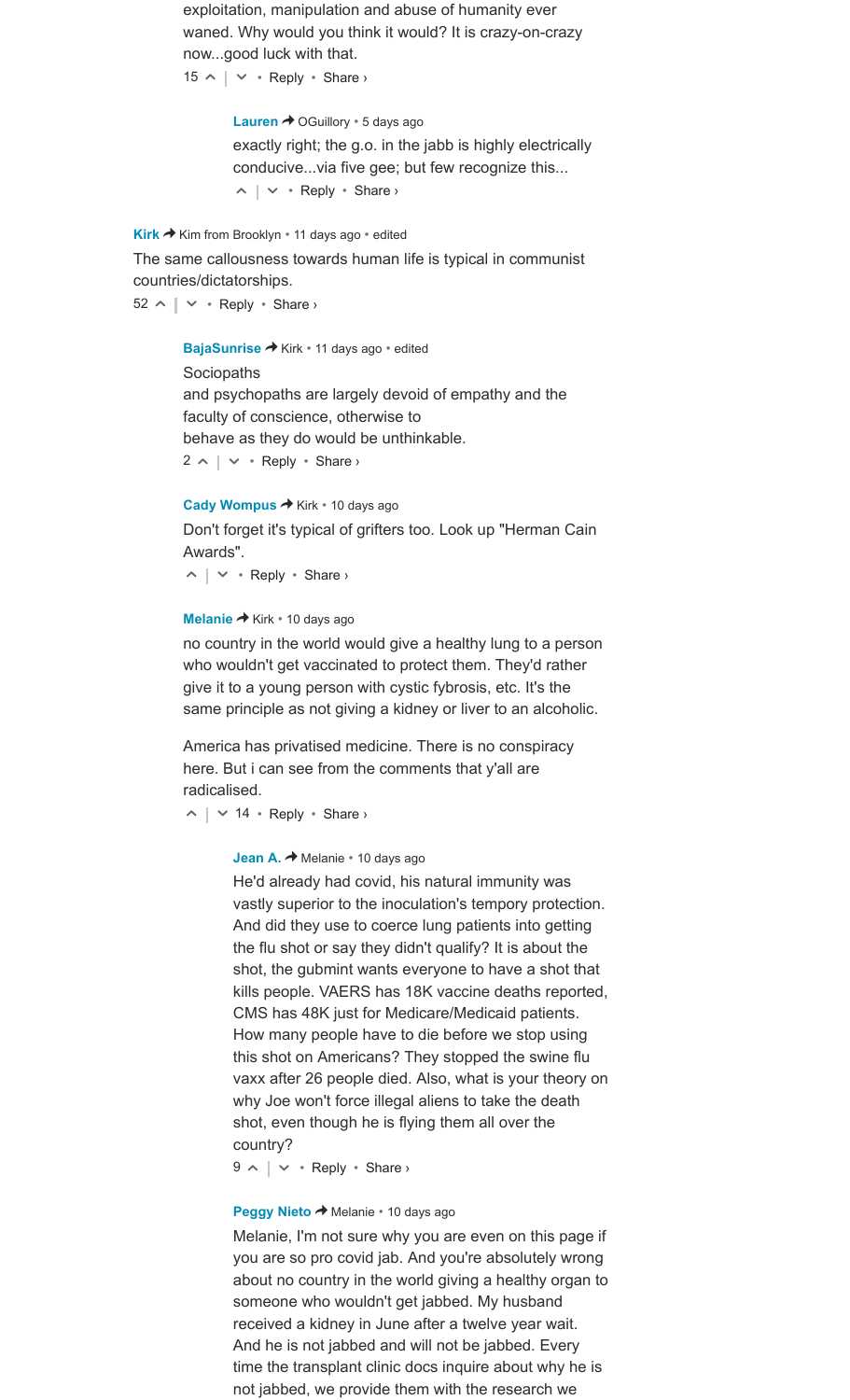have done and some of which this site has provided, thanks to Robert Kennedy, Jr., and they back off. And kidneys and livers do go to alcoholics and drug addicts, my husband watched several alcoholics and drug addicts receive kidneys while he continued to wait and did everything the transplant center said he needed to do to protect what little kidney function he had left. And the alcoholics and drug addicts who received kidneys, they laughed that they had been reckless enough to waste the first kidney they had received via transplant. But they didn't change their lifestyle, they just shrugged and said there is always another one out there.

 $8 \wedge \vert \vee \cdot$  Reply  $\cdot$  Share  $\vee$ 

#### **[RRM](https://disqus.com/by/RRm87/) →** Peggy Nieto • [5 days ago](https://childrenshealthdefense.org/defender/bobby-amy-bolin-lung-transplant-dies-moderna-covid-vaccine/#comment-5634940835) • edited

it's called respect for life. We're all entitled to our viewpoints. But we're not God to judge who lives and dies.

 $\wedge$  |  $\vee$  • Reply • Share ›

#### **[DBoomerman](https://disqus.com/by/dboomerman/) →** Melanie • [9 days ago](https://childrenshealthdefense.org/defender/bobby-amy-bolin-lung-transplant-dies-moderna-covid-vaccine/#comment-5628330505)

Oh total bulltwinkle. My Dad needed a kidney and was denied, at the same time, a celebritard in even worse shape got one...even got moved up the list. Money talks, your BS walks.

 $6 \wedge$  |  $\vee$  • Reply • Share ›

**[RRM](https://disqus.com/by/RRm87/) → DBoomerman • [2 days ago](https://childrenshealthdefense.org/defender/bobby-amy-bolin-lung-transplant-dies-moderna-covid-vaccine/#comment-5637635205)**  $\wedge$  |  $\vee$  • Reply • Share › Boomerman, Hmm there is something to that also.

#### **[vickie Skelley](https://disqus.com/by/vickieskelley/) →** Kim from Brooklyn • [11 days ago](https://childrenshealthdefense.org/defender/bobby-amy-bolin-lung-transplant-dies-moderna-covid-vaccine/#comment-5626853248)

 $32 \wedge \vert \vee \cdot$  Reply  $\cdot$  Share  $\vee$ It truly is. It's pure evil. Obama ruined healthcare when government and corporations with doctors all joined hands in The Affordable Care Act aka Obamacare. I just pray God keep me healthy and away from hospitals completely for I am never getting that mRNA poison. This was all planned. To kill off millions if not more. Please get Robert Kennedy book The Real Anthony Fauci. For a short time kindle version is 2.99 on Amazon. Fauci is a monster!

#### **[mefok3wire](https://disqus.com/by/mefok3wire/) →** vickie Skelley • [10 days ago](https://childrenshealthdefense.org/defender/bobby-amy-bolin-lung-transplant-dies-moderna-covid-vaccine/#comment-5627110940)

Bingo....Doctors are now "Corporate Captives" unable to deviate from the corporate agenda without experiencing personal financial disaster.

```
11 \land \mid \lor \cdot Reply \cdot Share >
```
**[SuziAlkamyst](https://disqus.com/by/SuziAlkamyst/) →** mefok3wire • [10 days ago](https://childrenshealthdefense.org/defender/bobby-amy-bolin-lung-transplant-dies-moderna-covid-vaccine/#comment-5627345762)  $6 \wedge$  |  $\vee$  • Reply • Share › There will be no disaster for them if they stand together!! There is strength in numbers.

#### **[exit 13](https://disqus.com/by/miked4421/) →** [mefok3wire](https://childrenshealthdefense.org/defender/bobby-amy-bolin-lung-transplant-dies-moderna-covid-vaccine/#comment-5627110940) • [10 days ago](https://childrenshealthdefense.org/defender/bobby-amy-bolin-lung-transplant-dies-moderna-covid-vaccine/#comment-5627882360)

You make the [difference.](https://childrenshealthdefense.org/about-us/donate) **[Donate](https://childrenshealthdefense.org/about-us/donate) Now**



**[Latest](https://childrenshealthdefense.org/defender-news) News**

**[4 Shots Likely](https://childrenshealthdefense.org/defender/omicron-pfizer-fauci-cdc-eye-new-definition-fully-vaccinated/) Needed to Fight Omicron, Pfizer Says as Fauci, CDC Eye New Definition of 'Fully Vaccinated'**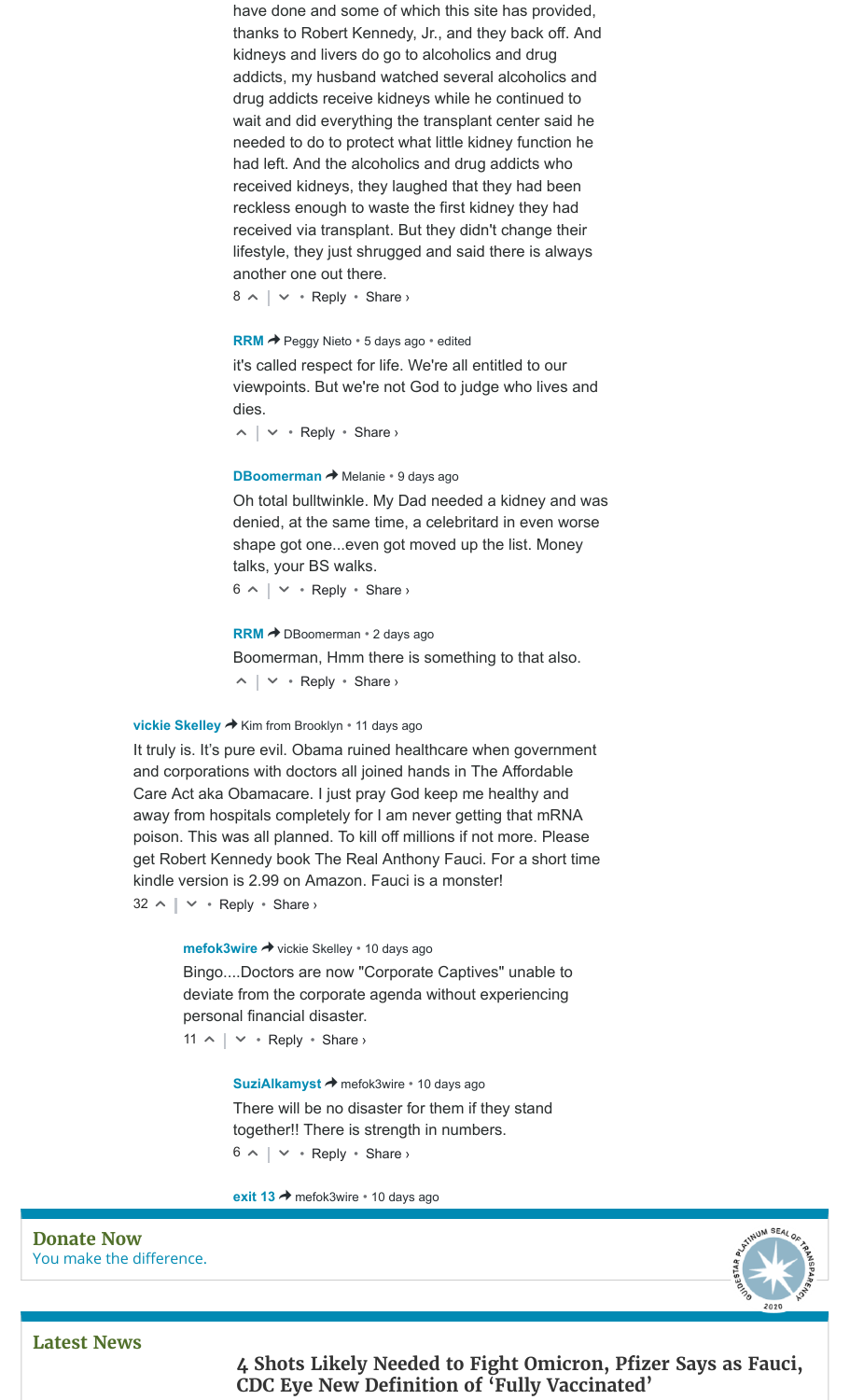



**Twitter Shells Out \$1.4 Million to Lobby [Congress as Founder](https://childrenshealthdefense.org/defender/twitter-jack-dorsey-federal-lobbying-spending/) Jack Dorsey Steps Down**



**Senate Votes to Repeal Biden Vaccine [Mandates for](https://childrenshealthdefense.org/defender/senate-vote-repeal-biden-vaccine-mandates-employers/) Employers**



## **[Latest](https://childrenshealthdefense.org/defender-views) Views**



**Runaway Bestseller 'The Real Anthony Fauci' [Details How](https://childrenshealthdefense.org/defender/bestseller-robert-f-kennedy-jr-the-real-anthony-fauci-aids-epidemic/) Fauci Bungled AIDS Epidemic**



**Part 1: [CIA's Extraordinary](https://childrenshealthdefense.org/defender/cia-liberal-media-outlets-the-real-anthony-fauci/) Role Influencing Liberal Media Outlets Daily Kos, The Daily Beast, Rolling Stone**



**COVID Vaccines: [What's Really](https://childrenshealthdefense.org/defender/covid-vaccines-composition-proper-informed-consent/) in Them?**

MORE [VIEWS](https://childrenshealthdefense.org/defender-views)

**Latest [Community](https://childrenshealthdefense.org/community)**

**[Community](https://live.childrenshealthdefense.org/community/community-calendar) Calendar: Upcoming Shows, Live Events and More!**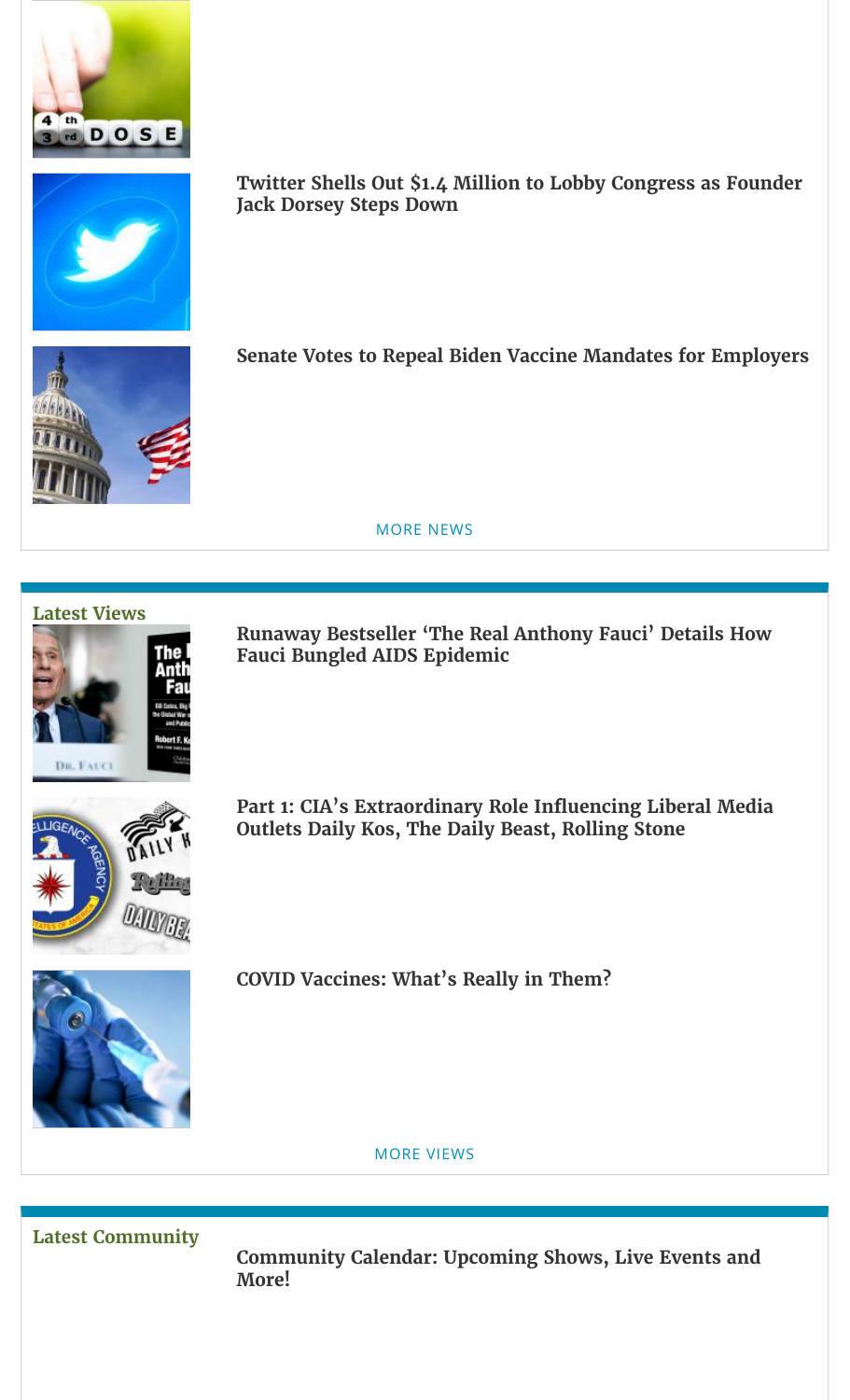



**'This Week' With Mary + Polly: [It's 'Flat-Out](https://childrenshealthdefense.org/defender/cd-tv-mary-polly-covid-south-africa-omicron-children/) Crazy' What We Are Doing to Ourselves + More**



**People Across the World Protest [Undemocratic](https://childrenshealthdefense.org/defender/world-protest-australia-sos-covid-lockdowns-vaccination-quarantine-facilities/) Restrictions Imposed on Australians**

MORE [COMMUNITY](https://childrenshealthdefense.org/community)

| <b>Get FREE News &amp; Updates!</b> |                |
|-------------------------------------|----------------|
| First Name                          | Last Name      |
| Email                               |                |
|                                     | <b>SIGN UP</b> |



**Children's Health Defense**® is a 501(c)3 non-profit organization. Its mission is to end childhood health epidemics by working aggressively to eliminate harmful exposures, hold those responsible accountable, and to establish safeguards so this never happens again.

**[EN](https://childrenshealthdefense.org/defender/bobby-amy-bolin-lung-transplant-dies-moderna-covid-vaccine/) [ES](https://childrenshealthdefense.org/defender/exclusiva-obligado-a-vacunarse-para-seguir-en-la-lista-de-trasplantes-de-pulmon-un-hombre-de-49-anos-que-sobrevivio-a-covid-muere-tras-la-segunda-inyeccion-de-moderna/?lang=es)**

# **[SUBSCRIBE](https://childrenshealthdefense.org/about-us/sign-up) - IT'S FREE!**

**BECOME A [MEMBER](https://childrenshealthdefense.org/about-us/membership)**